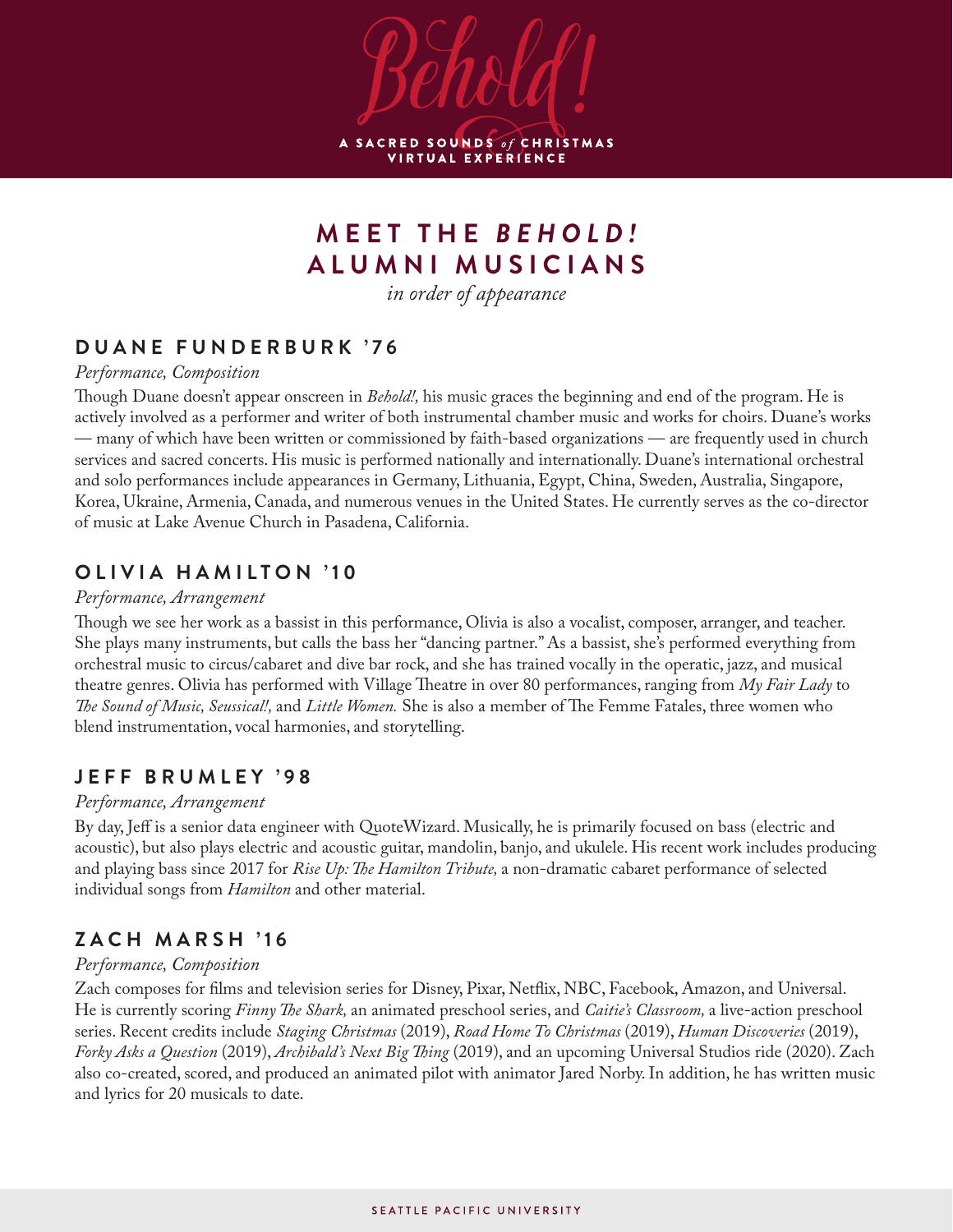# **A A R O N W I T T R O C K ' 1 6**

#### *Performance, Arrangement*

Aaron is currently the audio lead and composer at Los Angeles' Mad Monkey Audio, an audio-post production team that creates music, sound, and voiceovers for TV shows, interactive media, games, and ads. Clients include Amazon, Microsoft, NBC Universal, and CBS. Recent projects include *Splitgate: Arena Warfare* (2019), *Star Trek Adversaries* (2018), *Ted Bundy: King of Hearts* (2018), *A Dreamer's Melody* (2018), and *Pulse VR* (2018). He previously worked as a musician/actor at Universal Studios Hollywood, performing hundreds of ragtime piano shows and creating and performing original musical arrangements of many American jazz standards.

# **Z A H A R A W I L L I A M S ' 1 8**

#### *Performance, Arrangement*

While still an SPU student, recording artist Zahara debuted her EP mix of R&B and soulful vocals, *Efflorescence,* in 2016, was scouted by *The Voice,* and won SPU's talent show. Since graduating, she's released many recordings that can be found on all streaming platforms, and she is currently in and out of the studio, continuously recording and writing. Zahara has performed at Seattle's Moore Theater, and music festivals (including Sasquatch and Upstream), and has sold out shows at The Vera Project. Her day job involves her other passion — fashion — as she styles outfits that are posted on Amazon.com.

# **T Y L E R R A T H ' 1 4**

#### *Performance*

Tyler loves being a middle school orchestra director in Sammamish, Washington, where he hopes all of his students become lifelong learners and appreciators of music. He plays and learns as much as he can on acoustic/upright bass and electric bass. An independent musician, producer, and audio engineer, Tyler performs consistently with a few groups in Seattle. He enjoys collaborating with friends and playing electric bass on his own and friends' projects.

# **CARTER VLIEM '17**

#### *Performance*

A music technology graduate, Carter works as an audiovisual technician in the Seattle office of AVMS, which provides audiovisual services for hotels, resorts, and event centers. He was previously employed as a broadcast engineer and producer for *The Dr. Pat Show* and Transformation Talk Radio, and as a board operator for Classical KING-FM.

# **JULIAN ANDERSON '16**

#### *Audio Engineering*

Julian is a music producer and audio engineer, working primarily as the house engineer for London Bridge Studio in Shoreline, Washington, where *What Child is This?* was recorded for *Behold!* He works with many local artists and musicians, including Dave Matthews and Brandi Carlile. As a producer, he sees artists and musicians through the entire process of recording, involving pre-production, writing and arranging, recording, and mixing.

# **FORREST REED '18**

#### *Performance*

A singer-songwriter, Forrest produces music for various artists in the Seattle area and works as a session guitarist. He edits various podcasts for individuals and companies, and helps a Bellevue church with audio mixing. In early 2021, he'll be releasing his own music.